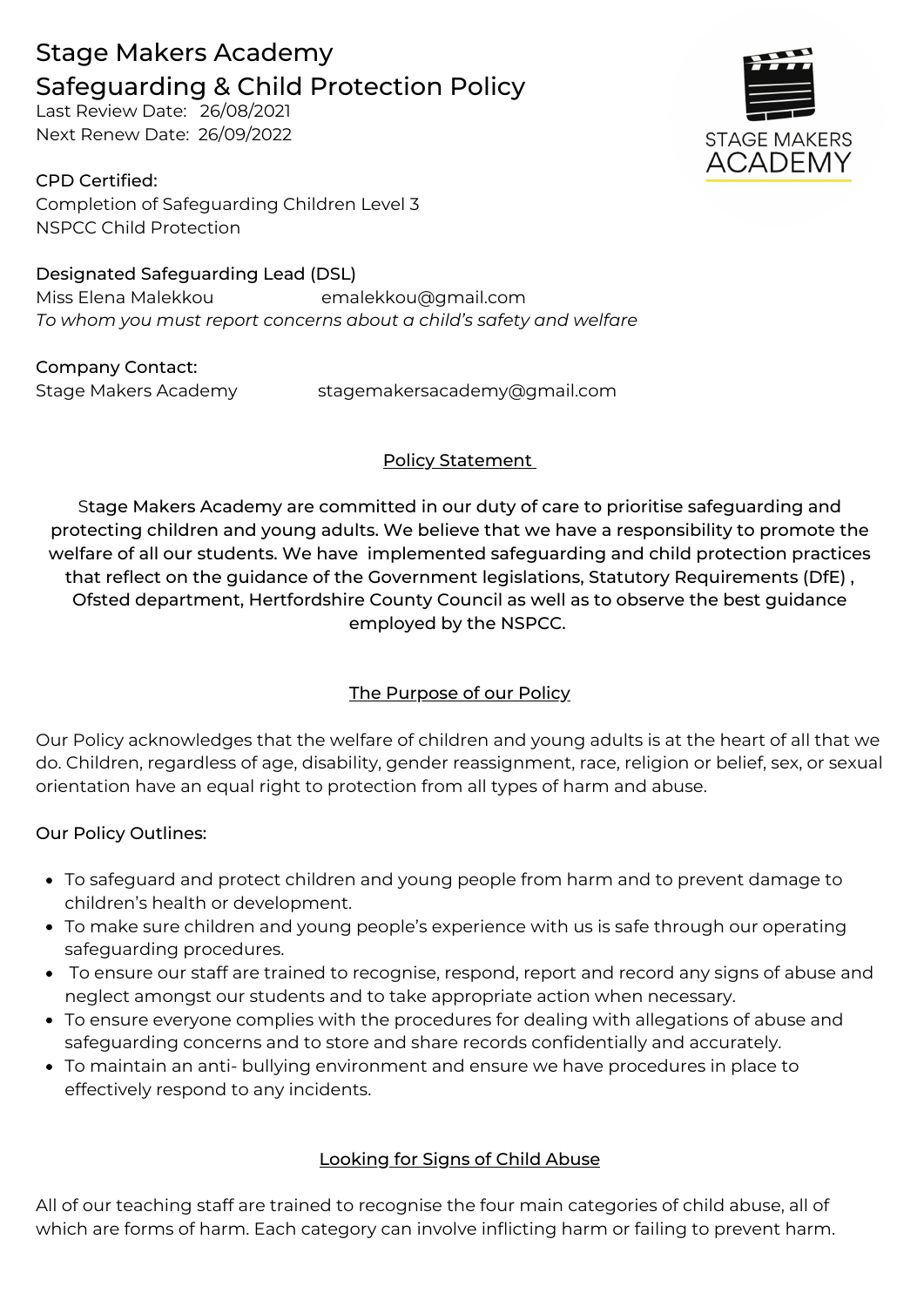#### Physical Abuse

Physical abuse is an intentional type of abuse which causes physical harm to a child or young adult. It can also include making up symptoms of an illness or causing a child ill health. Physical abuse is detrimental to the long term effects to a child's poor physical or mental health in later life.

## Emotional Abuse

Emotional Abuse is any type of abuse that involves the constant emotional mistreatment of a child or young adult. This is a psychological form of abuse which can involve purposefully trying to scare, isolate, ignore or humiliate a child. Emotional abuse is detrimental to the long term effects on a child's social, emotional and physical health and development.

## Sexual Abuse

Sexual Abuse is a type of abuse which is unwillingly and unknowingly involving sexual activity with a child or young adult. This can be both contact and non contact, these activities can involve forcing, encouraging and persuading them to interact with sexual imagery, sexual activity and inappropriate sexual behaviour. Sexual abuse is detrimental to the long term effects of mental health.

## Neglect

Neglect is a type of abuse that highlights the consistent failure to meet a child's or young adults basic, physical and emotional needs. It can include failing to protect a child from physical and emotional harm or danger, to provide sufficient food, housing, clothing and child care. Neglect is detrimental to a physical and emotional development as well as their health.

We recognise that some children and young adults experiences' have impacted their level of dependency, communication needs and other social issues. By valuing, listening and respecting every child and young adult we can develop a professional relationship in which they understand we are here to support, protect and help them.

## Responsibilities of the DSL at Stage Makers Academy

- Raising awareness of the abuse or neglect of children or young people.
- Recognising the signs and types of abuse, when it is appropriate to relevant investigating agencies.
- To act as the point of contact and a source of support, advice and expertise when liaising and reporting with other agencies.
- Ensuring safe recruitment is a priority and that every employee recruited has relevant checks.
- Ensuring staff receive induction training to cover basic child protection in order to respond appropriately to a disclosure and effectively when they raise their own concerns.

## How our staff support the child

Staff members and volunteers are provided with these principles that guide our approach to child protection.

## We seek to keep children and young adults safe by implementing the 4 R's:

## Recognise possible abuse

First you need to recognise a child protection or safeguarding concern. To know what the abuse is, what to look out for and be vigilant at all times.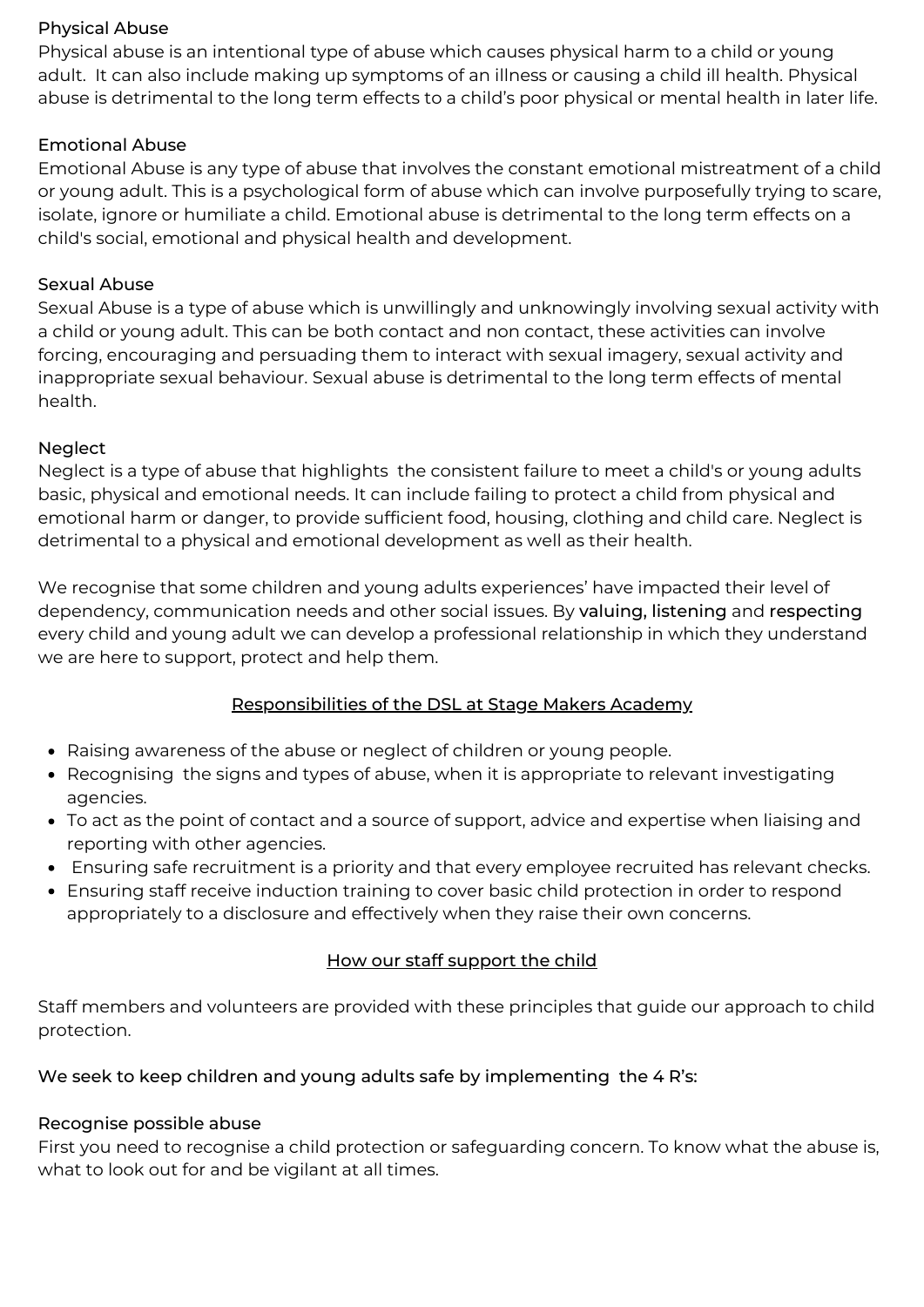## Respond appropriately

Second, you need to respond to possible concerns, sometimes a concern is obvious, sometimes it is not. It is important to respond when a child or young adult tells you that something bad is happening in their lives, or someone else tells you. Id you see or hear anything that could be a concern you must respond quickly.

#### Report your concerns

Third, you need to report or refer, passing on information to the appropriate person. By doing this you begin the process of making sure that your organisation is doing everything you can to keep children and young people safe and giving them all the support needed.

#### Record your observations

Fourth, you need to record your observations, your concerns and the actions you and other have or have not taken.

## Photography and Filming Policy

Stage Makers Academy have set out an overall approach to images taken of our students during events, activities, shows and rehearsals. To proceed with our drama training membership, parents and guardians must understand and agree to our terms and conditions, which states:

*'At Stage Makers Academy we reserve the right to use group or individual photography and video footage of your child for press, promotional purposes as well as educational purposes (due to our involvement with local schools). Both our Performance and Production Programmes involve modules which incorporate filming and being filmed as part of our training. By becoming a Stage Makers Academy member you are agreeing to these terms and conditions.'*

Aside from this policy, staff are only permitted to use mobile phones to contact parents in an emergency and the emergency services.

## Creating a safe environment at Stage Makers Academy

Stage Makers Academy ensure that the environment we teach in are as safe as possible by:

- Making sure rehearsal or teaching rooms are open, accessible and well lit.
- Following health and safety legislation and guidance.
- Making sure the activity is suitable for children to be involved in.
- Ensuring that everything we do is appropriate for the youngest or most vulnerable person.
- Making sure that any physical contact is appropriate, justifiable, agreed by the child and approached sensitively.

## Who to contact if you need child protection support and advice

*Children & Young Adults* NSPCC Helpline: 0808 800 5000 www.nspcc.org.uk

Childline: 0800 1111 www.childline.org.uk